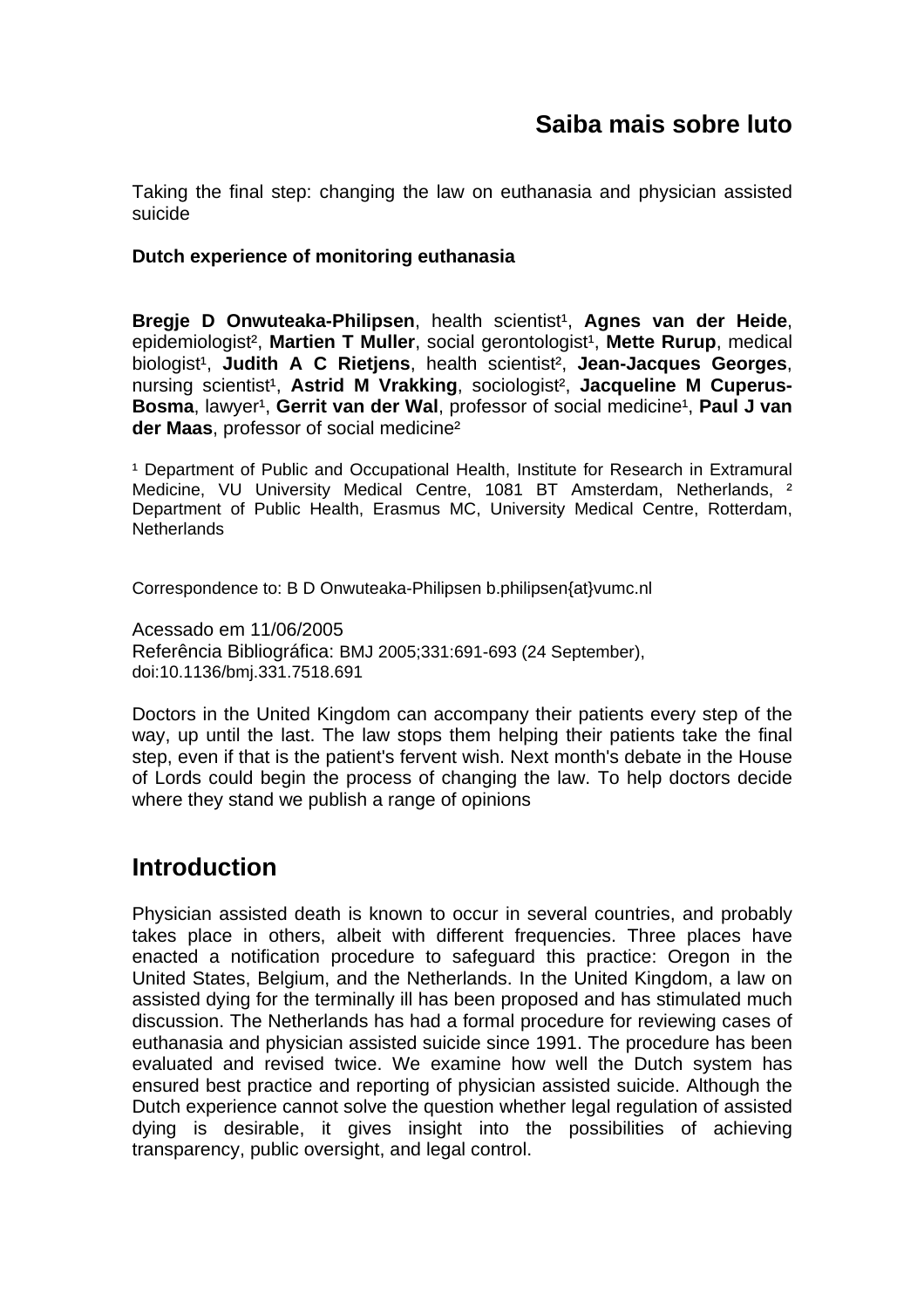# **Review procedure**

In the Dutch review procedure, euthanasia is defined as purposely ending the life of someone at his or her explicit request. Physician assisted suicide is defined as the prescription or supply of drugs with the explicit intention to enable the patient to end his or her own life. The review procedure aims to stimulate disclosure of cases and ensure verifiability, and adherence to the requirements for prudent practice.

The first review procedure was introduced in 1991 and was legally enacted in 1994. Doctors were required to report cases to the public prosecutor (through the medical examiner). The public prosecutor carried out an initial review and then referred cases to the Assembly of Prosecutors General and the minister of justice for final review. Euthanasia and physician assisted suicide were punishable, but doctors could expect not to be prosecuted if they met the requirements for prudent practice. This procedure was evaluated in 1996, and a new system introduced in 1998.

Under the revised procedure doctors had to report to one of five regional review committees (through the medical examiner). These committees, consisting of a lawyer, an ethicist, and a physician, reviewed reported cases and advised the Assembly of Prosecutors General. The assembly still made the ultimate decision on whether to prosecute, and euthanasia and physician assisted suicide remained illegal.

 In April 2002 a new law on euthanasia was enacted that established a revised review procedure. The review committee still examines all reported cases, but only those that do not meet the requirements for prudent practice are subsequently reviewed by the Assembly of Prosecutors General. The committee can request extra information from the reporting doctor if required. Euthanasia and physician assisted suicide are legal provided that the requirements for prudent practice are met.

The central question for review in all three procedures has been whether the requirements for prudent practice have been met. These have not been altered (box).

# **Effect on notification**

The success of the review procedure depends largely on the extent to which doctors report euthanasia and physician assisted suicide. The figure shows the numbers of reported cases between 1990 and 2004. The numbers increased from 480 in 1990 (before the review procedure) to 1460 in 1995 and 2216 until 1999; the numbers decreased during 2001 to 2003, but rose again in 2004. To interpret these numbers we need to know the total number of cases of euthanasia and physician assisted suicide (reported and unreported). We conducted accurate large scale and anonymous research among doctors in 1990, 1995, and 2001 to obtain an estimate of total cases.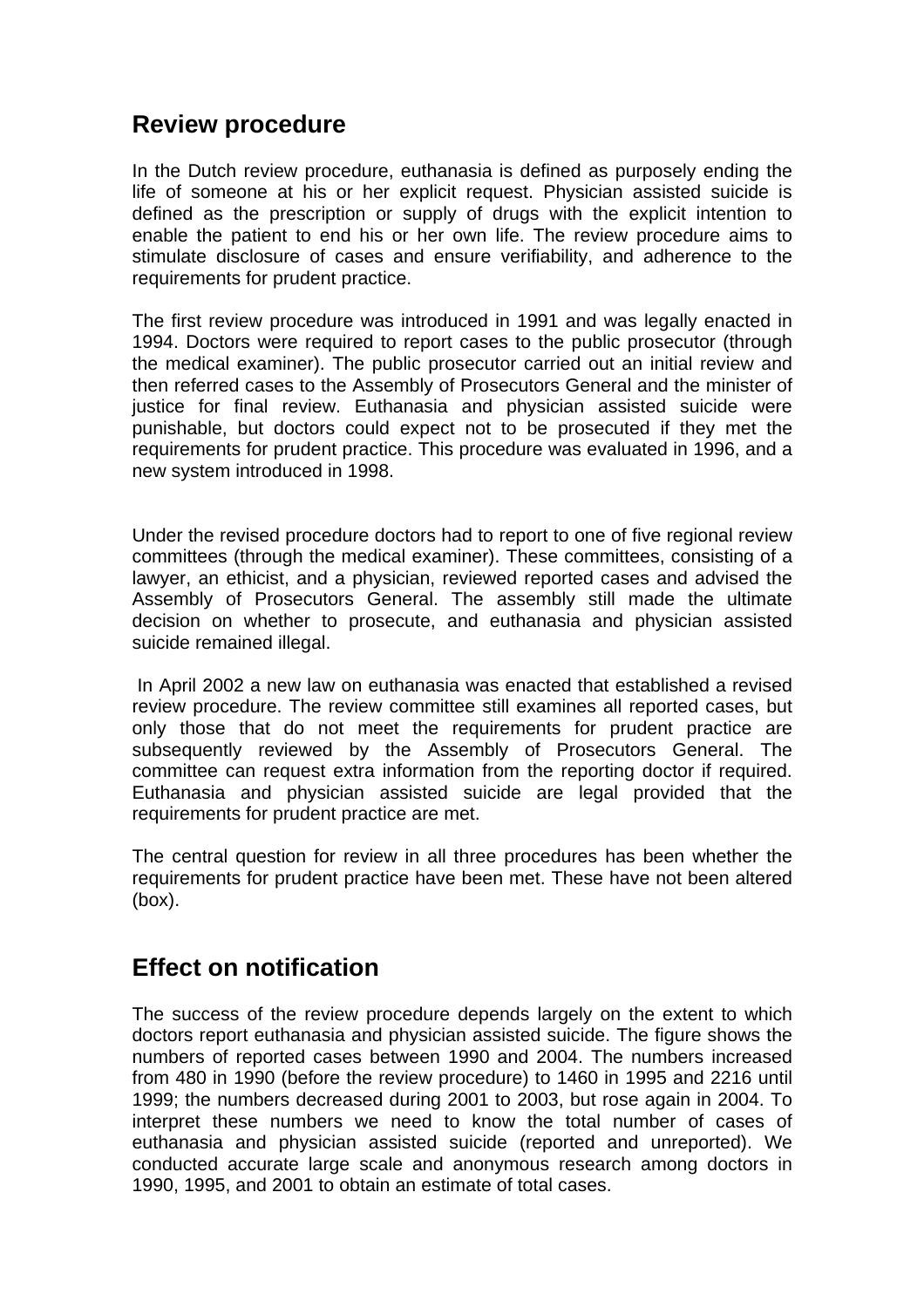A written questionnaire was sent to the attending doctors of a large random sample of deceased patients identified from death certificates. We obtained responses from 5197 doctors in 1990 (76%), 5146 in 1995 (77%), and 5617 in 2001 (74%). Strict criteria were used to define a death as euthanasia to avoid underestimation of cases.

### **Dutch requirements for prudent practice in euthanasia and physician assisted suicide**

#### **Substantive requirements**

- . The patient's request must be voluntary and well considered
- . The patient's condition must be unbearable and hopeless
- . No acceptable alternatives for treatment are available
- . The method is medically and technically appropriate

#### **Procedural requirements**

- . Another doctor is consulted before proceeding
- . The case is reported as an unnatural death

The notification rate increased from 18% in 1990 to 54% in 2001. Although the notification rate clearly increased after the first review procedure was introduced, the modification in 1998 seems to have had only a limited effect. We cannot tell from the available data whether the fall in reported cases since 1999 is due to a decrease in notification or in the occurrence of euthanasia and physician assisted suicide. Further research planned for 2005-6 should provide more insight into this question.

## **Do reported cases differ?**

The data in the table**\*** show that almost half of all cases of euthanasia and physician assisted suicide are still not reported. The reason for this is unclear, but it would be especially disturbing if reported cases differed systematically from unreported cases. Van der Wal and colleagues conducted extensive interviews with a random sample of doctors who were guaranteed immunity from prosecution in 1996 (405 doctors, response rate 98%) and 2002 (410, response 85%). Comparison with the 1995 study of reported cases showed no major differences in patient characteristics and clinical conditions between reported and unreported cases. In both groups most patients had cancer and an estimated life expectancy of one month or less. There were also no differences in the extent to which the substantive requirements were met, but in the unreported cases the attending doctors were less likely to have consulted a second doctor or written a report on the decision.

This relation between consultation and notification was also found in the evaluation of the support and consultation on euthanasia project in the Netherlands. This project provides specifically trained, independent, and knowledgeable general practitioners as consultants for general practitioners who are considering whether to grant a request for euthanasia. In four districts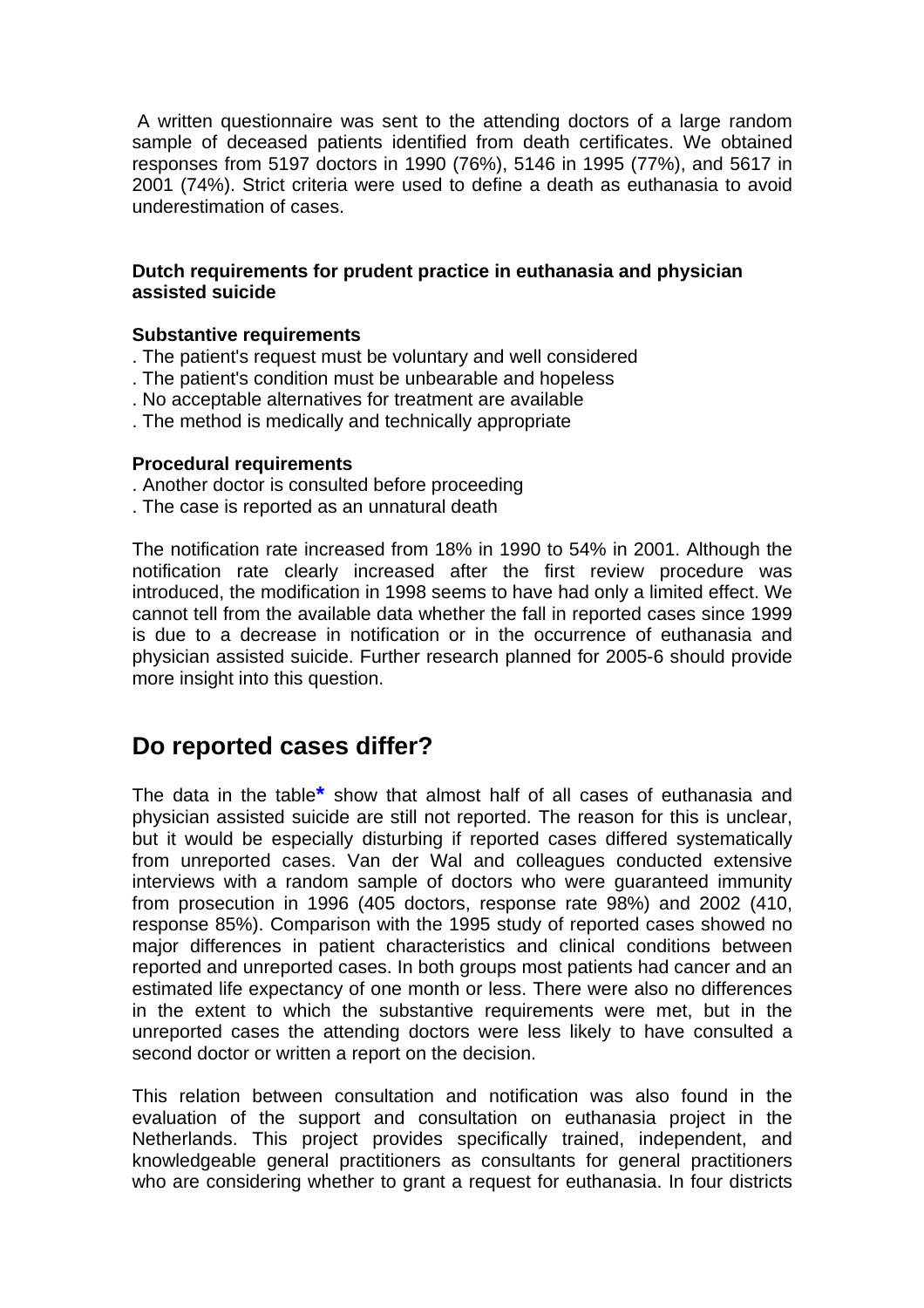the notification rate could be calculated before and one and half years after the introduction of a network of consultants. The notification rate increased from 52% to 66% in this time. The introduction of this network for all Dutch general practitioners, together with the fact that general practitioners receive most requests for euthanasia and assisted suicide, probably explains why a large proportion of the increase in notification rate between 1995 and 2001 is among general practitioners. The consultation network began to be expanded to hospitals and nursing homes in 2004, and this may increase the notification rate among other doctors.

# **Review of cases**

Review of cases is generally based on a written report by the doctor detailing the decision making process and requirements for prudent practice (usually using a standard form), a report from the consulting doctor, and relevant parts of the medical records. Only the cases in which there is doubt about whether the requirements for prudent practice have been met are discussed in the review committee and assembly meetings. In 2000-1, the review committees asked for extra information from the reporting doctor in 5% of cases (3.5% by letter, 1% by telephone, and 0.5% by doctor) and from the consultant in 2% of cases. The committees reported a negative judgment to the Assembly of Prosecutors General in seven cases (0.1%). The assembly discussed four of these cases. The other three cases were referred because the doctor had not consulted an independent doctor before acting, and the assembly took into account the difficulty of finding another doctor in remote areas at that time. The assembly also discussed 27 cases that the review committees referred with a positive judgment. In two of these cases the assembly started an inquest (one led to acquittal; whether the other one will lead to prosecution is not yet known). The other cases were acquitted without an inquest being started.

The main reasons for a review committee discussing a case before April 2002 were questions about the consultation (44%) and about the patient's condition being hopeless and unbearable (39%). Both reasons were mentioned less frequently in cases discussed by the Assembly of Prosecutors General before the review committees were set up in 1998 (24% and 25%). The review committees seem to be carrying out more thorough reviews and are discussing not only more cases but more topics (especially medical issues). Since the introduction of review committees, the number of cases discussed by the prosecutors general has decreased. This might be because the review committees can request extra information from the reporting doctor or the consultant when they need it. This reduction in the number of cases discussed and the number of inquests started by the assembly might make doctors feel less like criminals and less afraid of prosecution.

# **Doctors' experiences and opinions**

The success of the review procedure depends on the willingness of doctors to report euthanasia. Doctors who reported a case to a review committee in 2001 mentioned negative experiences less frequently than doctors who reported a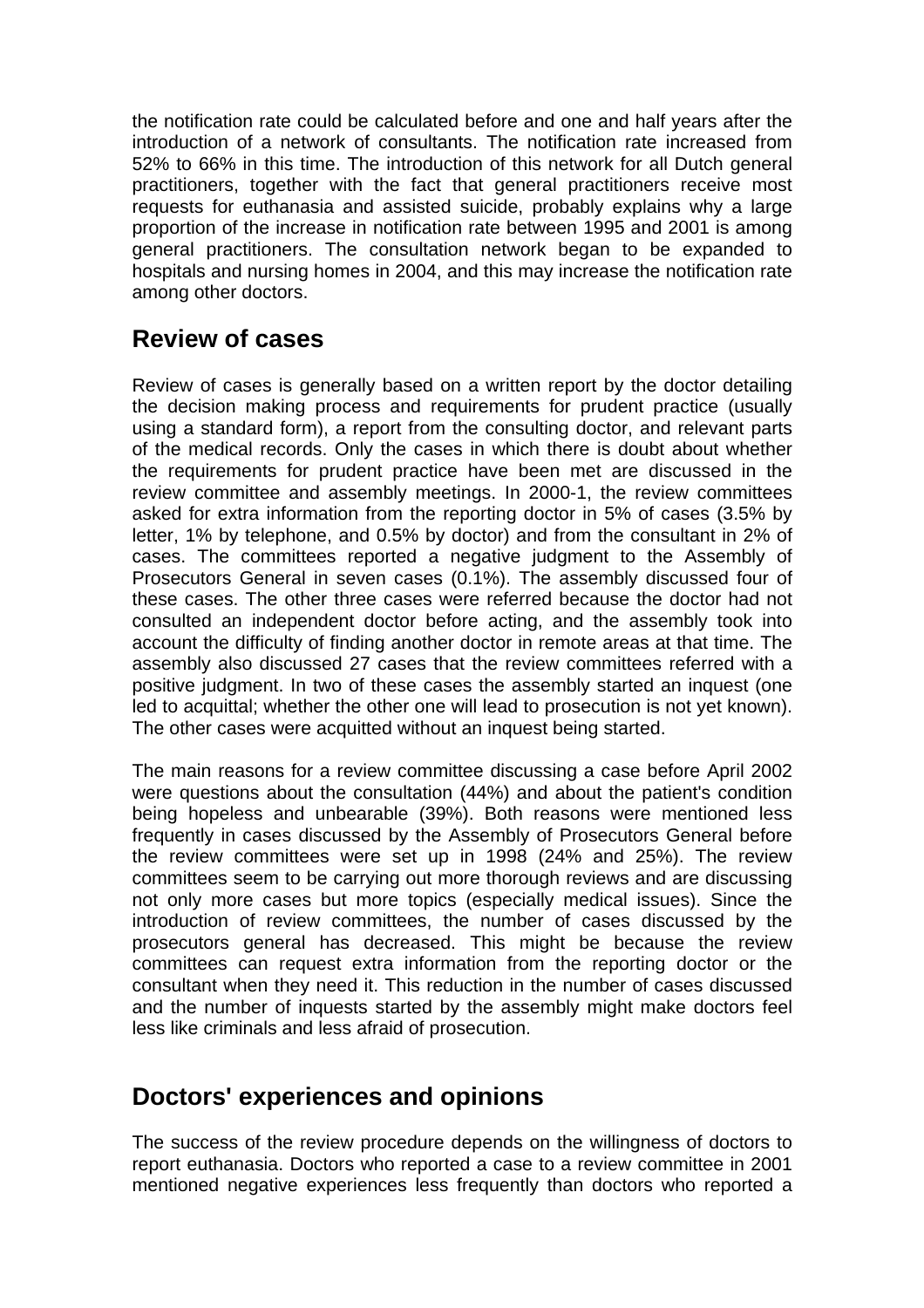case to the public prosecutors. The two most mentioned negative experiences were "time consuming" (18% v 38% in 1995) and "burden-some" (16% v 32% in 1995). Most doctors who had reported a case to both the review committee and the public prosecutors thought that the review committee improved the time between reporting and receiving the judgment, explanation of the judgment, the clarity of the procedure, and the quality of the judgment.

Most doctors thought that the presence of a doctor on the committee, the need for the committee to explain their judgment to the reporting doctor, and the fact that a review committee is placed between the doctor and the public prosecutor were an improvement on the previous procedure. In addition, most thought that review committee procedure would help to achieve better oversight and control of euthanasia and physician assisted suicide.

## **Success of review procedure**

Despite two decades of relatively open euthanasia practice and implementation of a review procedure, in 2001 almost half of cases were still not reported. The reason for this is uncertain. The limited rise in the notification rate between 1995 and 2001 suggests that the introduction of the review committee did not bring as much improvement in reporting as expected. This is remarkable since doctors' opinions of this new procedure were positive and those that had reported to a review committee generally had no negative experiences. However, the chance of doctors being contacted for further information increased with the change to the review committees. Although the risk of prosecution did not increase, this might have made doctors hesitant to report. Ongoing education might help increase doctors' awareness of whether and when they have to report a case, how to meet the requirements for prudent care, and help them to realise that the chances of prosecution are close to zero if they comply with the requirements.

The drop in reported cases since 2000 also raises questions about the effectiveness of the review committees. Until a new notification rate can be calculated, we cannot tell whether the drop reflects a fall in notification rate or a decrease in euthanasia and physician assisted suicide. The rise in reported cases in 2004 might, if it is not coincidental, indicate that the further shift in the focus of the review process from repressive (by the public prosecutor) to educative (through review committees) has been effective. If the total cases of euthanasia and physician assisted suicide has fallen rather than notification it shows that the review procedure has not increased the practice of euthanasia. Euthanasia might have fallen because of improvements in palliative care in the Netherlands in recent years and the introduction of terminal sedation, which could sometimes be used as an alternative for euthanasia and physician assisted suicide.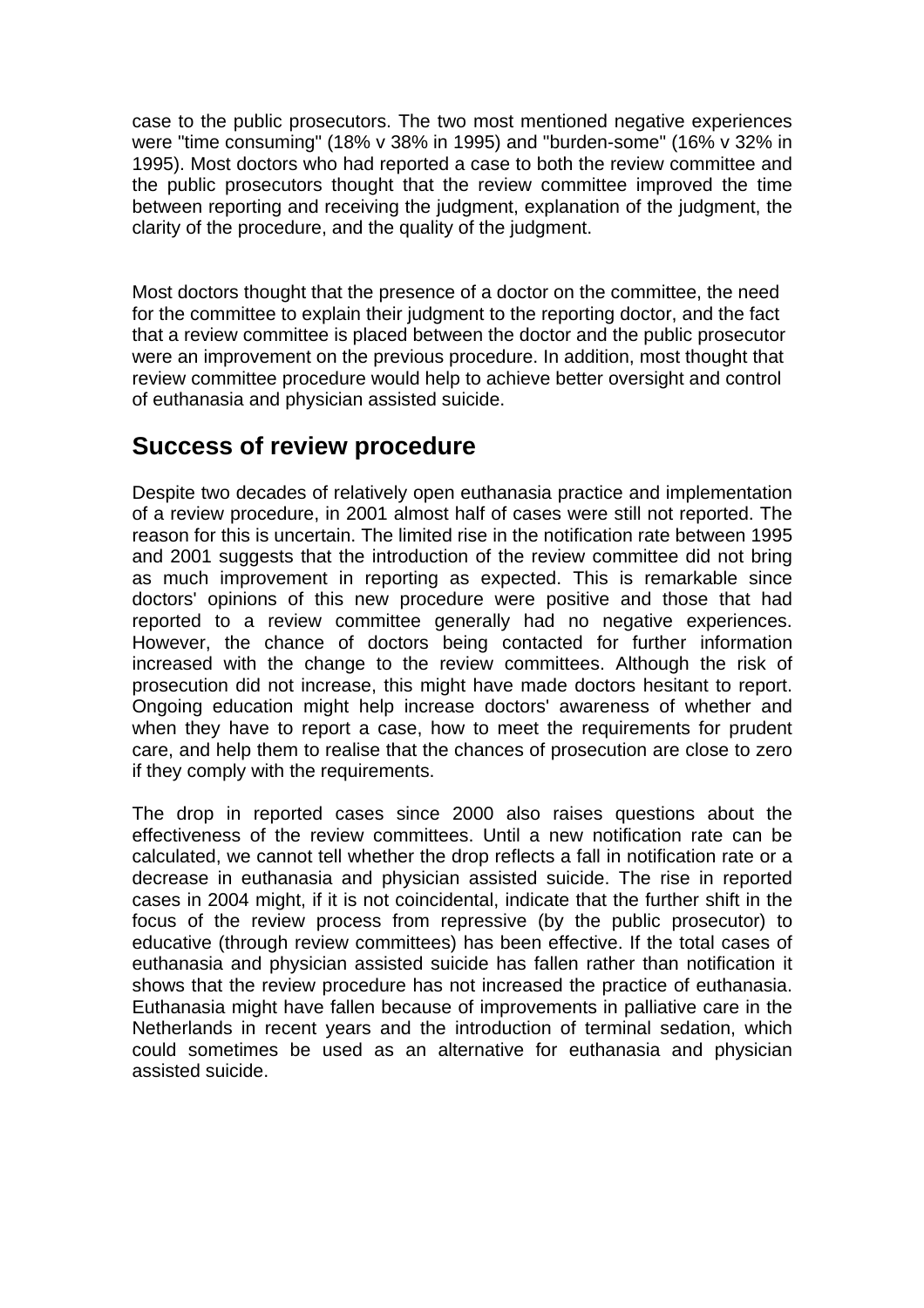## **Summary points**

- The Netherlands has had a review procedure for euthanasia and physician assisted suicide since 1991 Although the system has increased reporting, around half of cases remain unreported

- Non-reporting seems to be associated with a lack of consultation with another doctor

- Introduction of reporting to review committees rather than the public prosecutor has had a limited effect on notification despite doctors' positive opinions

Contributors and sources: This article is based on official documents of the review procedures, on the official position of Dutch doctors on the subject, and on the reports of the three evaluation studies. All the authors participated in the evaluation of the euthanasia review procedure in 2001-2, and several of them participated in the earlier evaluations. BDO-P wrote the manuscript. All other authors critically commented on several drafts of the manuscript, including the final version.

Competing interests: None declared.

# **References**

1. Emanuel EJ. Euthanasia and physician-assisted suicide. A review of the empirical data from the United States. Arch Intern Med 2002;162: 142-52.

2. Ward BJ, Tate PA,. Attitudes among NHS doctors to requests for euthanasia. BMJ 1994;308: 1332-4.

3. Førde R, Aasland OG, Falkum E. The ethics of euthanasia—attitudes and practice among Norwegian physicians. Soc Sci Med 1997;45: 887-92.

4. Kirschner R, Elkeles T. Patterns of performance by German physicians and their opinions regarding euthanasia. Gesundheitswesen 1998;60: 247-53.

5. Van der Heide A, Deliens L, Faisst K, Nilstun T, Norup M, Paci E, et al. Endof-life decision-making in 6 European countries. Lancet 2003;362: 345-50.

6. Van der Wal G, van der Maas PJ, Bosma JM, Onwuteaka-Philipsen BD, Willems DL, Haverkate I, et al. Evaluation of the notification procedure for physician-assisted death in the Netherlands. N Engl J Med 1996;335: 1706-11.

7. Hedberg K, Hopkins D, Kohn MK. Five years of legal physician-assisted suicide in Oregon. N Engl J Med 2003;348: 961-4.

 8. Watson R. Belgium gives terminally ill the right to die. BMJ 2001;323: 1024. 9. Dyer O. Parliament to look again at issue of "assisted dying" for terminally ill patients. BMJ 2003;327: 1186.